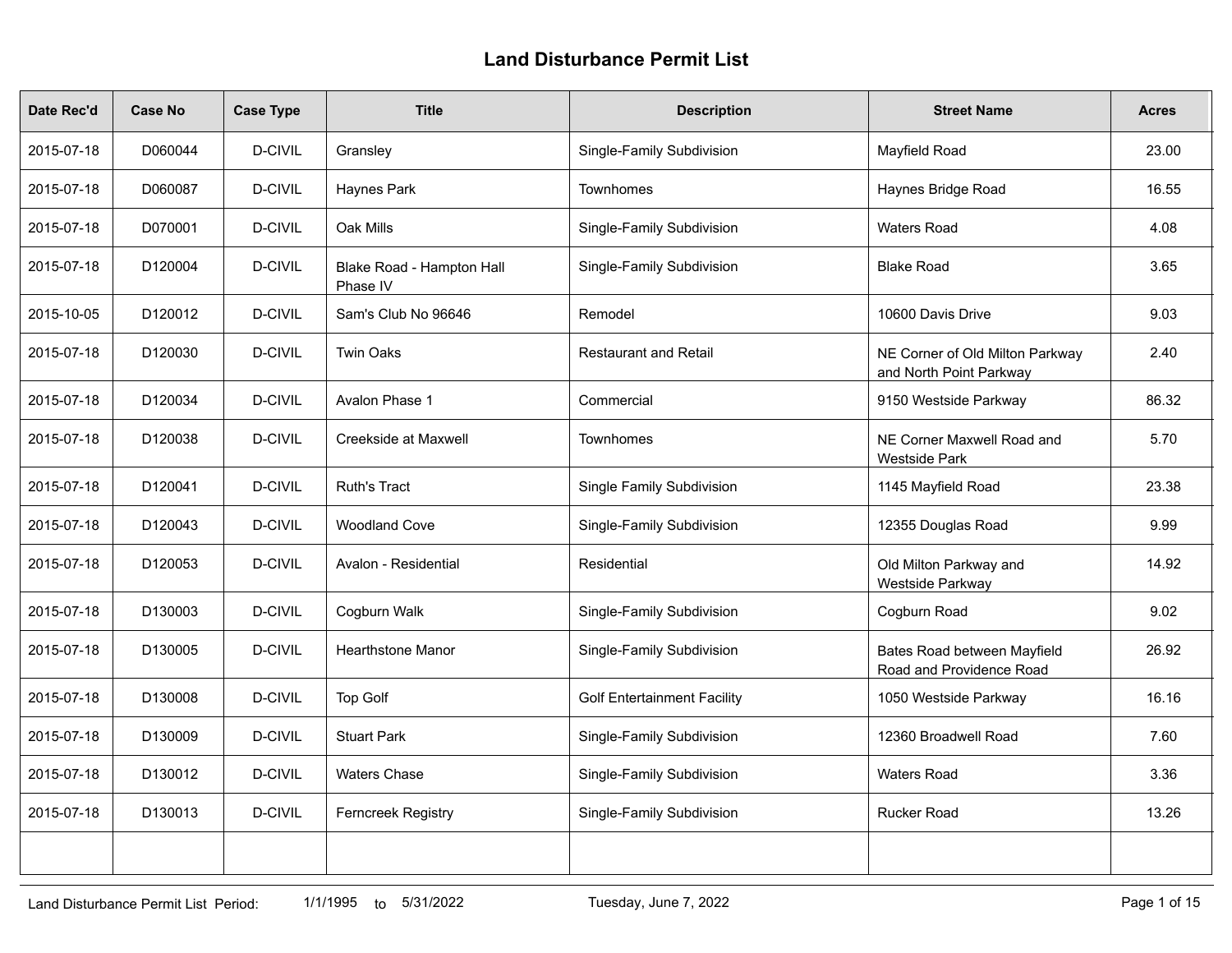| Date Rec'd | <b>Case No</b> | <b>Case Type</b> | <b>Title</b>                              | <b>Description</b>                    | <b>Street Name</b>                        | <b>Acres</b> |
|------------|----------------|------------------|-------------------------------------------|---------------------------------------|-------------------------------------------|--------------|
| 2015-07-18 | D130019        | D-CIVIL          | <b>Broadwell Road Tract</b>               | Single-Family Subdivision             | Broadwell Road north of Rucker<br>Road    | 11.45        |
| 2015-07-18 | D130025        | D-CIVIL          | Lexington Farm Apartments                 | <b>Multi Family</b>                   | 1000 Lexington Farm Drive                 | 36.00        |
| 2015-07-18 | D130028        | D-CIVIL          | <b>Stuart Park II</b>                     | Single-Family Subdivision             | Broadwell Road / Beragio Place            | 4.30         |
| 2015-10-05 | D130029        | D-CIVIL          | 11540 Maxwell Road                        | Office and Warehouse                  | 11540 Maxwell Road                        | 0.87         |
| 2015-07-18 | D130030        | D-CIVIL          | Northwinds Road - Driveway                | Driveway                              | Haynes Bridge Road and<br>Georgia 400     | 24.01        |
| 2015-07-18 | D130033        | D-CIVIL          | Science Academy Private School            | <b>Private School</b>                 | Corner of Maxwell Road and<br>Fanfare Way | 18.49        |
| 2015-07-18 | D130035        | D-CIVIL          | Kimball Bridge Walk                       | Single-Family Subdivision             | Kimball Bridge at Westside<br>Parkway     | 7.80         |
| 2015-07-18 | D130036        | D-CIVIL          | North Point Community Church              | <b>Building and Parking additions</b> | 4350 North Point Parkway                  | 82.40        |
| 2015-07-18 | D130037        | D-CIVIL          | Alpharetta Lofts                          | 36 units and Retail                   | School Drive and Teasley Street           | 1.16         |
| 2015-07-18 | D130040        | D-CIVIL          | <b>Belvoir Manor</b>                      | Single-Family Subdivision             | 491, 493, and 501 Milton Avenue           | 6.34         |
| 2015-07-18 | D130044        | D-CIVIL          | Windward Lake Club Clay Court<br>Addition | <b>Clay Court Addition</b>            | 2001 Lake Windward Drive                  | 0.79         |
| 2015-07-18 | D130045        | D-CIVIL          | <b>Rumson Point</b>                       | Single-Family Subdivision             | Mid Broadwell Road and Bethany<br>Road    | 8.70         |
| 2015-07-18 | D130047        | D-CIVIL          | <b>Fulton County Library</b>              | Library                               | 70 Brook Street                           | 3.00         |
| 2015-07-18 | D130051        | D-CIVIL          | Islamic Center of North Fulton            | 7900 sf building                      | 1265 Rucker Road                          | 4.23         |
| 2015-07-19 | D140001        | D-CIVIL          | 321 Vaughan                               | Townhouses                            | Vaughan Drive and Highway 9               | 4.46         |
| 2015-07-19 | D140002        | D-CIVIL          | <b>Enclave at Wills Park</b>              | Single-Family Subdivision             | Wills Road at Rucker Road                 | 8.02         |
| 2015-07-19 | D140004        | D-CIVIL          | Georgia at the Garden District            | Townhomes                             | Canton Street and School Drive            | 5.44         |
| 2015-07-19 | D140005        | D-CIVIL          | Alpharetta Beach House                    | Parking addition                      | Roswell Street and Old Milton<br>Parkway  | 1.60         |
| 2015-07-19 | D140007        | D-CIVIL          | Lake Windward ES Grading                  | School                                | 11770 East Fox Ct                         | 29.20        |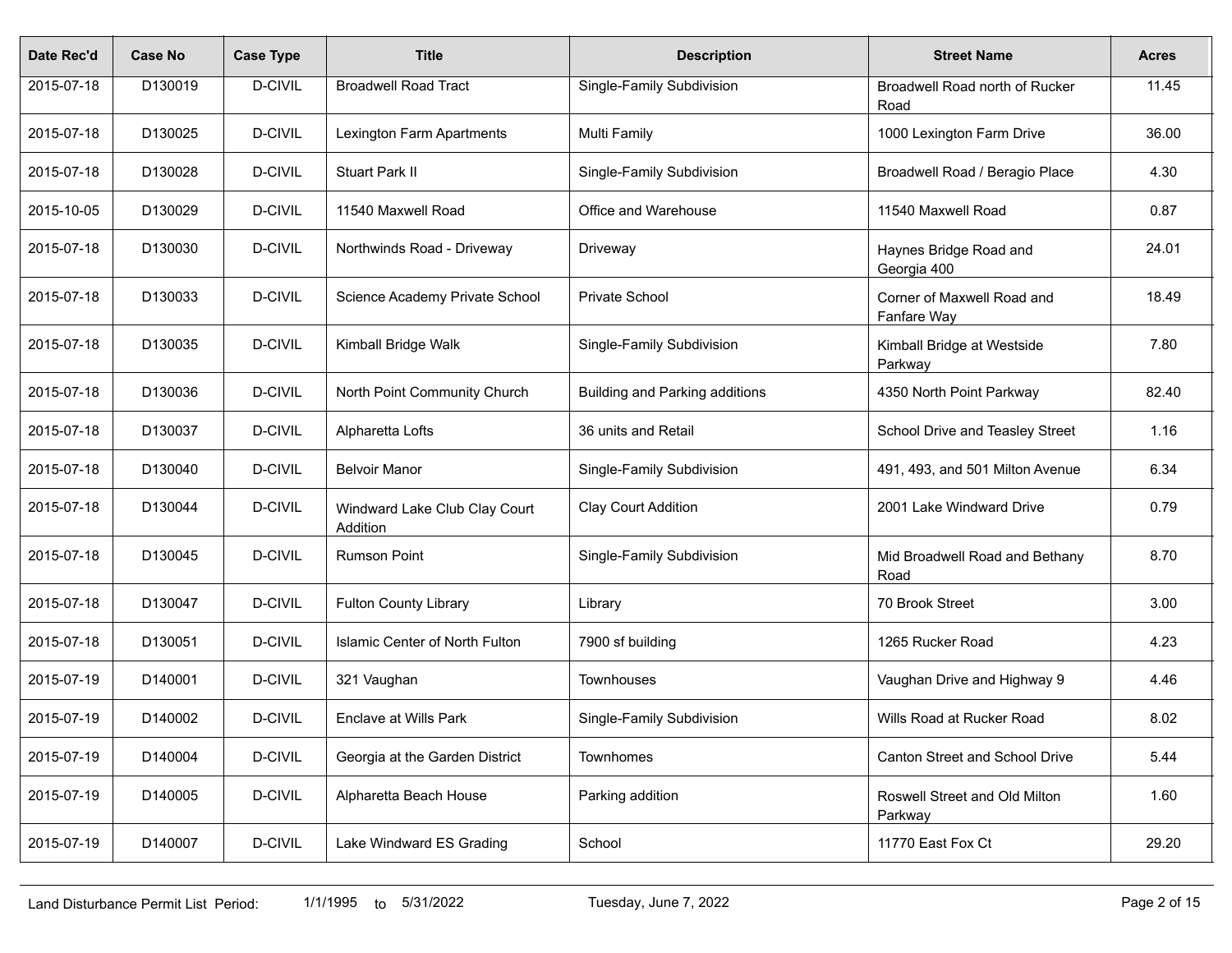| Date Rec'd | <b>Case No</b> | <b>Case Type</b> | <b>Title</b>                              | <b>Description</b>             | <b>Street Name</b>                                       | <b>Acres</b> |
|------------|----------------|------------------|-------------------------------------------|--------------------------------|----------------------------------------------------------|--------------|
| 2015-07-19 | D140008        | D-CIVIL          | Hennessy Land Rover Jaguar<br>North Point | Addition                       | 1505 Mansell Road                                        | 2.95         |
| 2015-07-19 | D140009        | D-CIVIL          | Webb Bridge Road Tract (aka<br>Eastgate)  | Single-Family Subdivision      | Webb Bridge Road at Edison<br><b>Drive</b>               | 42.44        |
| 2015-07-19 | D140010        | D-CIVIL          | Alpharetta High School                    | School Concessions and Storage | 3595 Webb Bridge Road                                    | 80.00        |
| 2015-07-19 | D140013        | D-CIVIL          | Overture at Westside Pod H -<br>Townhomes | <b>Townhomes</b>               | <b>Encore Parkway and Westside</b><br>Parkway            | 11.69        |
| 2015-07-19 | D140014        | D-CIVIL          | <b>Gwinnett Technical College</b>         | School                         | 2875 Old Milton Parkway                                  | 25.44        |
| 2015-07-19 | D140017        | D-CIVIL          | Windsong Townhomes                        | Townhomes - 28 units           | North side of Marietta Street,<br>East of Wilshire Glen  | 5.05         |
| 2015-07-19 | D140019        | D-CIVIL          | Kalen Center                              | <b>Office Building</b>         | Vaughan Drive                                            | 0.96         |
| 2015-07-19 | D140029        | D-CIVIL          | <b>Broadwell House</b>                    | Condos                         | Marstrow Drive and Arklow Drive                          | 0.69         |
| 2015-07-19 | D140032        | D-CIVIL          | Sonoma@Winthrope Park                     | 47 Townhomes                   | North Main street and Winthrope<br>Park                  | 5.84         |
| 2015-07-19 | D140036        | D-CIVIL          | Avery Square                              | Single-Family Subdivision      | SE Corner of Kimball Bridge<br>Road and Buice Road       | 9.14         |
| 2015-07-19 | D140038        | D-CIVIL          | Webb Bridge Preserve                      | Single-Family Subdivision      | Webb Bridge Road and Webb<br><b>Bridge Way</b>           | 4.40         |
| 2015-09-15 | D140041        | D-CIVIL          | <b>Black Walnut Cafe</b>                  | Restaurant                     | North Point Parkway and<br>Windward Parkway              | 1.59         |
| 2015-07-19 | D140042        | D-CIVIL          | <b>Autumn Leaves</b>                      | <b>Assisted Living</b>         | NW corner of Webb Bridge Road<br>and North Point Parkway | 7.75         |
| 2015-07-19 | D140043        | D-CIVIL          | Hearthstone Phase 3                       | Single-Family Subdivision      | West side of Mayfield Road at<br><b>Bates</b>            | 21.89        |
| 2015-07-19 | D140044        | D-CIVIL          | Verizon RNC 480 Volt Upgrade              | Volt Upgrade                   | 10300 Old Alabama Connector                              | 6.90         |
| 2015-07-19 | D140046        | D-CIVIL          | Northside Facial Cosmetic<br>Surgery, LLC | <b>Medical Office</b>          | Haynes Bridge Road and<br>Woodhaven Way                  | 1.60         |
| 2015-07-19 | D140047        | D-CIVIL          | Parc at Cogburn                           | Single-Family Subdivision      | 12855-12895 Cogburn Road                                 | 6.40         |
|            |                |                  |                                           |                                |                                                          |              |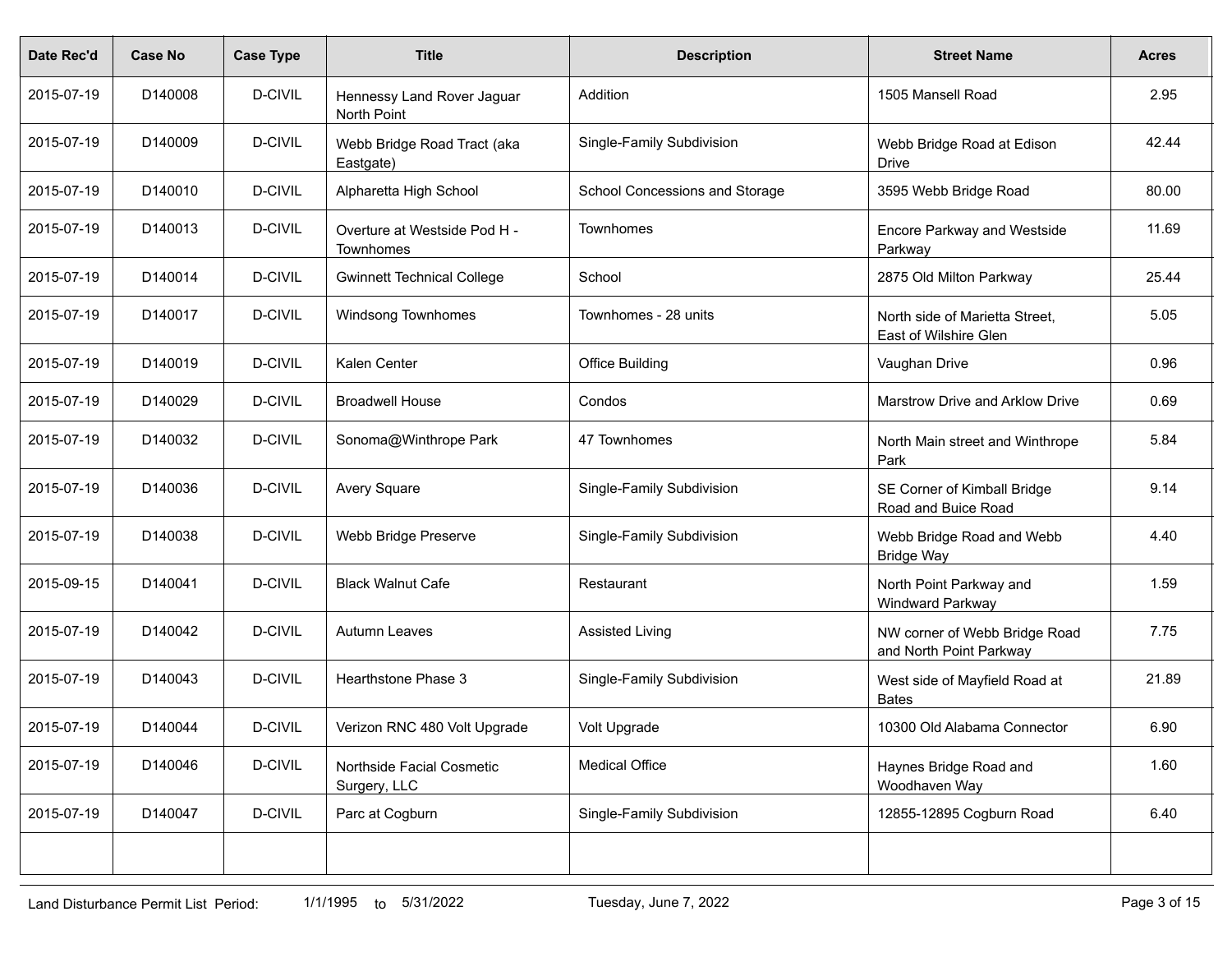| Date Rec'd | <b>Case No</b> | <b>Case Type</b> | <b>Title</b>                                                 | <b>Description</b>             | <b>Street Name</b>                                 | <b>Acres</b> |
|------------|----------------|------------------|--------------------------------------------------------------|--------------------------------|----------------------------------------------------|--------------|
| 2015-07-19 | D140048        | D-CIVIL          | The Mansions                                                 | <b>Assisted Living</b>         | Old Milton Parkway and<br>Brookside Parkway        | 4.97         |
| 2015-07-19 | D140050        | D-CIVIL          | Creekside at Encore AKA Encore<br>Walk                       | Single-Family Subdivision      | Westside Parkway and Encore<br>Parkway             | 3.83         |
| 2015-07-19 | D140052        | D-CIVIL          | Rooms to Go                                                  | <b>New Furniture Store</b>     | 10845 Haynes Bridge Road                           | 3.30         |
| 2015-07-19 | D140053        | D-CIVIL          | Costco Warehouse Expansion                                   | Expansion                      | 2855 Jordan Court                                  | 15.89        |
| 2015-10-05 | D140055        | D-CIVIL          | <b>Ashley Furniture</b>                                      | New Furniture Store            | 5980 North Point Parkway                           | 5.02         |
| 2015-09-15 | D150002        | D-CIVIL          | Westside Parkway - Mixed Use -<br>Pod J                      | <b>Mixed Use</b>               | Westside Parkway and Encore<br>Parkway             | 9.93         |
| 2015-07-19 | D150006        | D-CIVIL          | Honda Pump House                                             | Pump House                     | 1500 Morrison Parkway                              | 60.00        |
| 2015-09-15 | D150008        | D-CIVIL          | 5325 Windward Parkway                                        | Office and Retail              | Windward Pkwy, Jordan Ct,<br>Cingular Way          | 1.53         |
| 2015-09-22 | D150010        | D-CIVIL          | Twelve on Canton                                             | Single-Family Subdivision      | Canton and Shady Grove Lane                        | 5.50         |
| 2015-07-19 | D150011        | D-CIVIL          | The Gates at North Point                                     | Office                         | North Point Parkway and Webb<br><b>Bridge Road</b> | 3.52         |
| 2015-07-19 | D150014        | D-CIVIL          | Avalon 4th Street Relocation and<br><b>Outparcel Grading</b> | Street Relocation and Out parc | 4th Street and Old Milton<br>Parkway               | 5.12         |
| 2015-09-22 | D150015        | D-CIVIL          | Alara North Point Amenity Area                               | <b>Amenity Area</b>            | 900 Jameson Pass                                   | 28.00        |
| 2015-10-06 | D150016        | D-CIVIL          | Starbucks Haynes Bridge Road                                 | 1800 SF Starbucks with drive-t | 10850 Haynes Bridge Raod                           | 0.68         |
| 2015-07-19 | D150017        | D-CIVIL          | Whole Foods Garden                                           | Garden                         | 1180 Upper Hembree Road                            | 19.31        |
| 2015-07-19 | D150018        | D-CIVIL          | The Atwater                                                  | Retail                         | 2665 Old Milton Parkway                            | 2.92         |
| 2015-07-19 | D150019        | D-CIVIL          | The Pointe at Preston Ridge<br><b>Amenity Area</b>           | <b>Amenity Area</b>            | North Point Parkway and<br><b>Executive Drive</b>  | 33.30        |
| 2015-07-19 | D150020        | D-CIVIL          | RaceTrac Addition                                            | Addition                       | 1545 Mansell Road                                  | 1.09         |
| 2015-07-19 | D150021        | D-CIVIL          | Avalon Temporary Parking Lot                                 | <b>Temporary Parking Lot</b>   | Avalon                                             | 5.22         |
| 2015-09-15 | D150023        | D-CIVIL          | <b>BMW Showroom</b>                                          | New showroom                   | Alpharetta Hwy and Upper<br>Hembree                | 12.09        |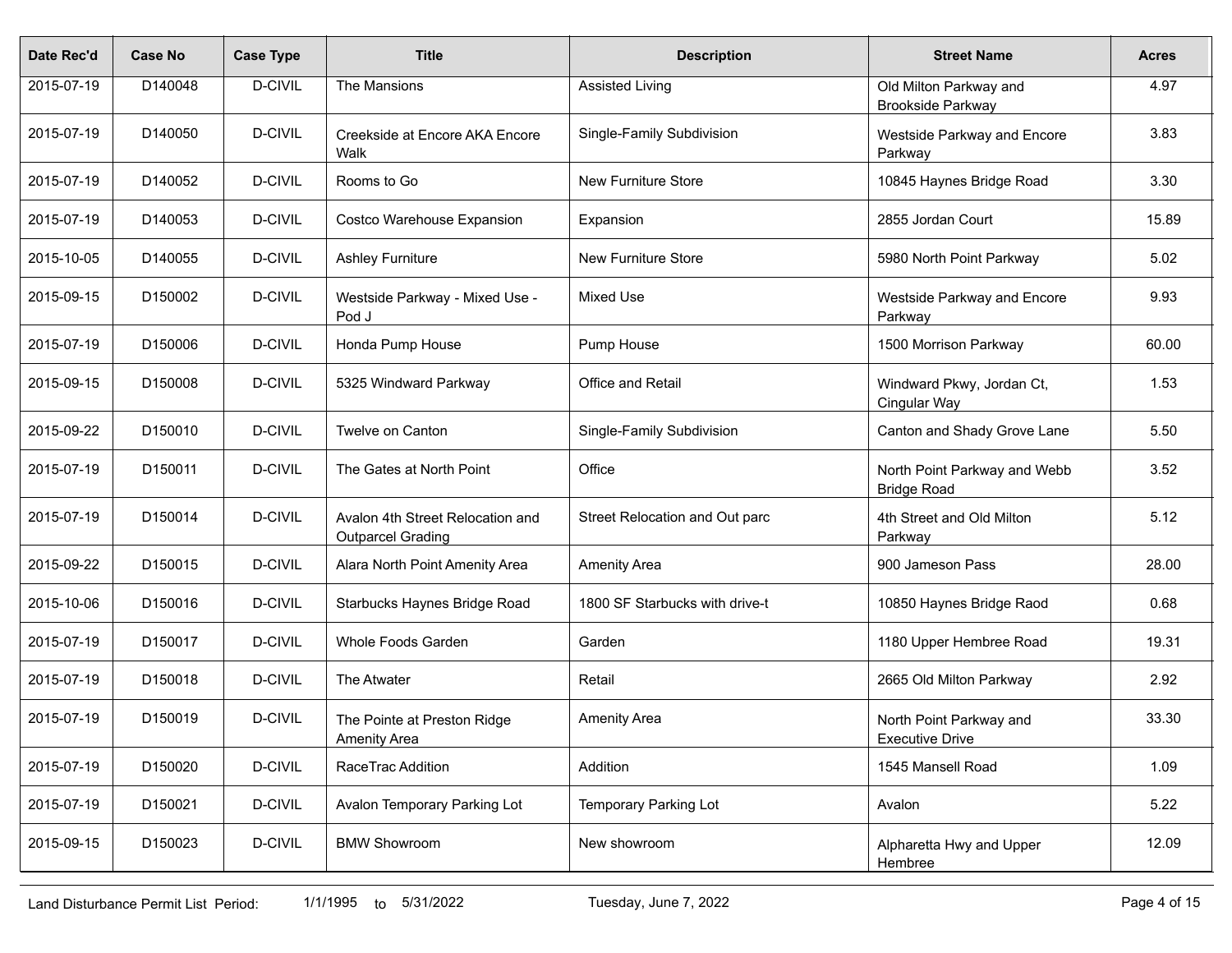| Date Rec'd | Case No | <b>Case Type</b> | <b>Title</b>                                | <b>Description</b>             | <b>Street Name</b>                            | <b>Acres</b> |
|------------|---------|------------------|---------------------------------------------|--------------------------------|-----------------------------------------------|--------------|
| 2015-09-22 | D150025 | D-CIVIL          | <b>Charlotte Walk</b>                       | Single-Family Subdivision      | 12220 Charlotte Drive                         | 3.14         |
| 2015-10-06 | D150026 | D-CIVIL          | My First Academy                            | 1,044 sqft Addition and 1,155  | 2305 Old Milton Parkway                       | 1.00         |
| 2015-07-19 | D150027 | D-CIVIL          | <b>Avalon Parking Deck</b>                  | Parking Deck                   | Avalon                                        | 86.35        |
| 2015-09-22 | D150028 | D-CIVIL          | Sabri Guven Right In                        | New parking island             | Old Milton Parkway & Haynes<br><b>Bridge</b>  | 1.71         |
| 2015-09-15 | D150032 | D-CIVIL          | Sanctuary Park Interparcel<br>Access        | Interparcel access             | 1105 Lakewood Parkway                         | 12.37        |
| 2015-07-19 | D150033 | D-CIVIL          | The Container Store                         | Retail                         | Avalon                                        | 2.35         |
| 2015-09-22 | D150034 | D-CIVIL          | Encore Pkwy Streetscape &<br>Greenway       | Streetscape                    | Encore Parkway                                | 7.79         |
| 2015-10-06 | D150035 | D-CIVIL          | <b>Canton Street Commons</b>                | 9 attached & 21 detached singl | Canton Street north of The<br>Georgian        | 4.07         |
| 2015-09-22 | D150036 | D-CIVIL          | Golf club of Georgia Club House             | Club House                     | Golf Club of Goergia                          | 0.80         |
| 2015-10-06 | D150037 | D-CIVIL          | <b>QuikTrip Mansell</b>                     | <b>Quik Trip Gas Station</b>   | 1590 Mansell Road                             | 1.42         |
| 2015-10-06 | D150038 | D-CIVIL          | Teasley                                     | Condo over retail/restaurant/o | NW corner of Canton St & Milton<br>Ave        | 2.20         |
| 2015-09-22 | D150040 | D-CIVIL          | Avalon Bldg 7000 MultiFamily<br>over Retail | Multifamily over retail        | Avalon Phase 2                                | 12.10        |
| 2015-10-06 | D150041 | D-CIVIL          | Avanti Inspired Living                      | <b>Assisted Living</b>         | SE corner of Old Milton Pkwy &<br>GA 400      | 36.90        |
| 2015-10-06 | D150042 | D-CIVIL          | North Point Park Phase 3                    | 8 office condos, total of 48,2 | North Point Pkwy & Rock Mill Rd               | 2.40         |
| 2015-09-15 | D150043 | D-CIVIL          | Kings Ridge Christian School<br>Play Field  | Play Field                     | 2765 Bethany Bend                             | 2.70         |
| 2015-09-22 | D150045 | D-CIVIL          | Northwinds Pkwy Phase 1                     | Infrastructure                 | Northwinds Pkwy and Old Milton<br>Pkwy        | 10.00        |
| 2015-10-06 | D150048 | D-CIVIL          | Braeden                                     | 70 SFD and 60 TH               | Northwinds Pkwy & Kimball<br><b>Bridge Rd</b> | 26.77        |
| 2015-10-06 | D150049 | D-CIVIL          | Home Fashion Center Addition                | Home Fashiion Center           | 793 North Main Street                         | 0.27         |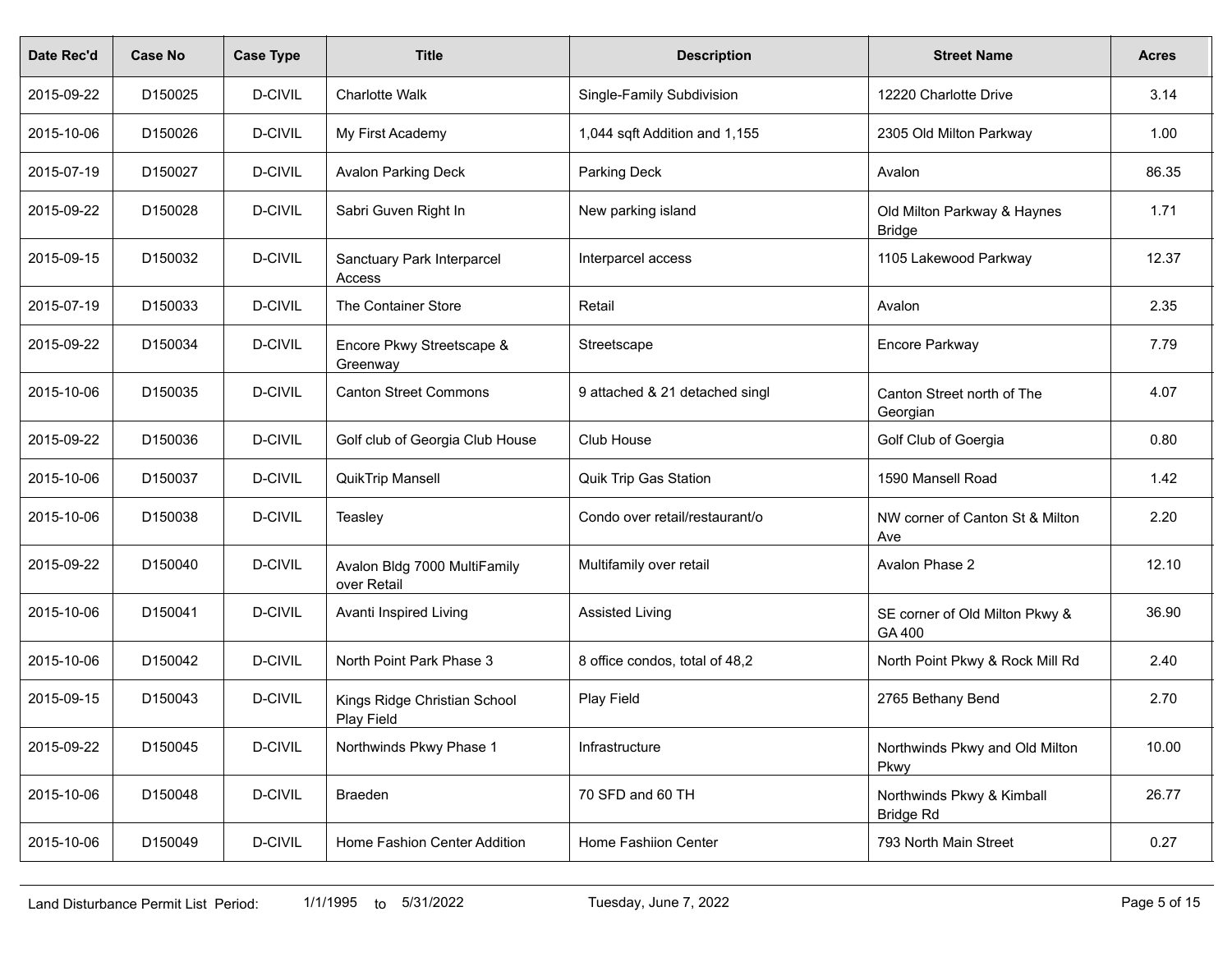| Date Rec'd | Case No             | <b>Case Type</b> | <b>Title</b>                                      | <b>Description</b>             | <b>Street Name</b>                              | <b>Acres</b> |
|------------|---------------------|------------------|---------------------------------------------------|--------------------------------|-------------------------------------------------|--------------|
| 2015-10-05 | D150052             | D-CIVIL          | Lakes at Windward ADA Site<br>Improvement         | ADA Site improvement           | 905 Lake Union Hill Way                         | 11.80        |
| 2015-10-06 | D150053             | D-CIVIL          | Old Milton Assisted Living                        | Old Milton Assisted Living & M | Old Milton Pwky and Brookside<br><b>Pkwy</b>    | 4.08         |
| 2015-10-06 | D150056             | D-CIVIL          | The Gates at North Point 2                        | 40,000 SF office buildings     | Near Webb Bridge Rd & N Point<br><b>Pkwy</b>    | 2.98         |
| 2015-10-06 | D150057             | D-CIVIL          | <b>Bentley Atlanta</b>                            | <b>Bentley Atlanta</b>         | 10995 Westside Pkwy                             | 0.52         |
| 2015-10-06 | D150058             | D-CIVIL          | <b>Creative Cafe</b>                              | <b>Creative Cafe</b>           | 160 N. Main Street                              | 0.77         |
| 2015-10-06 | D150059             | D-CIVIL          | <b>Castleton Manor</b>                            | <b>Castleton Manor</b>         | 3500 Spruell Circle                             | 4.35         |
| 2015-10-06 | D150060             | D-CIVIL          | East Village Initial Grading Plan                 | East Village Initial Grading P | Thompson Street and Westside<br>Parkway         | 4.63         |
| 2015-10-06 | D150062             | D-CIVIL          | Village Park of Alpharetta                        | Assisted living facility and m | 12300 Morris Road                               | 14.10        |
| 2015-10-06 | D150064             | D-CIVIL          | East of Main fka Academy Street<br>Tract          | <b>Academy Street Tract</b>    | Academy Street and Haynes<br><b>Bridge Road</b> | 10.43        |
| 2015-10-13 | D150065             | D-CIVIL          | <b>EVEN Hotel</b>                                 | Hotel                          | Parkway 400                                     | 2.41         |
| 2015-10-21 | D150066             | D-CIVIL          | Sae Han Presbyterian Church                       | Sae Han Presbyterian Church    | 3885 Kimball Bridge Rd                          | 0.65         |
| 2015-10-30 | D <sub>150070</sub> | D-CIVIL          | Little Sunshine Playhouse                         | Little Sunshine Playhouse      | 12385 Morris Road                               | 2.26         |
| 2015-11-09 | D150078             | D-CIVIL          | Avalon Bldg 8000                                  | Avalon Bldg. 8000 (Hines)      | Avalon Bldg 8000                                | 5.76         |
| 2015-11-17 | D150079             | D-CIVIL          | Harris Walk                                       | 13 single-family detached lots | Rucker Rd and Harris Rd                         | 3.08         |
| 2015-12-08 | D150081             | D-CIVIL          | The Foundry East Village -<br>Residential         | 144 single-family units        | Old Milton Pkwy, Thompson St<br>& Westside Pkwy | 18.46        |
| 2016-01-26 | D160004             | D-CIVIL          | Avalon Building 9000 Hotel &<br>Conference Center | hotel and conference center    | Avalon Phase 2                                  | 8.67         |
| 2016-01-28 | D160005             | D-CIVIL          | <b>Avalon Traffic Signals</b>                     | <b>Traffic Signals</b>         |                                                 | 0.00         |
| 2016-02-01 | D160006             | D-CIVIL          | Voysey                                            | 42 Single-Family Detached Unit | Haynes Bridge Rd and<br>Thompson St             | 5.14         |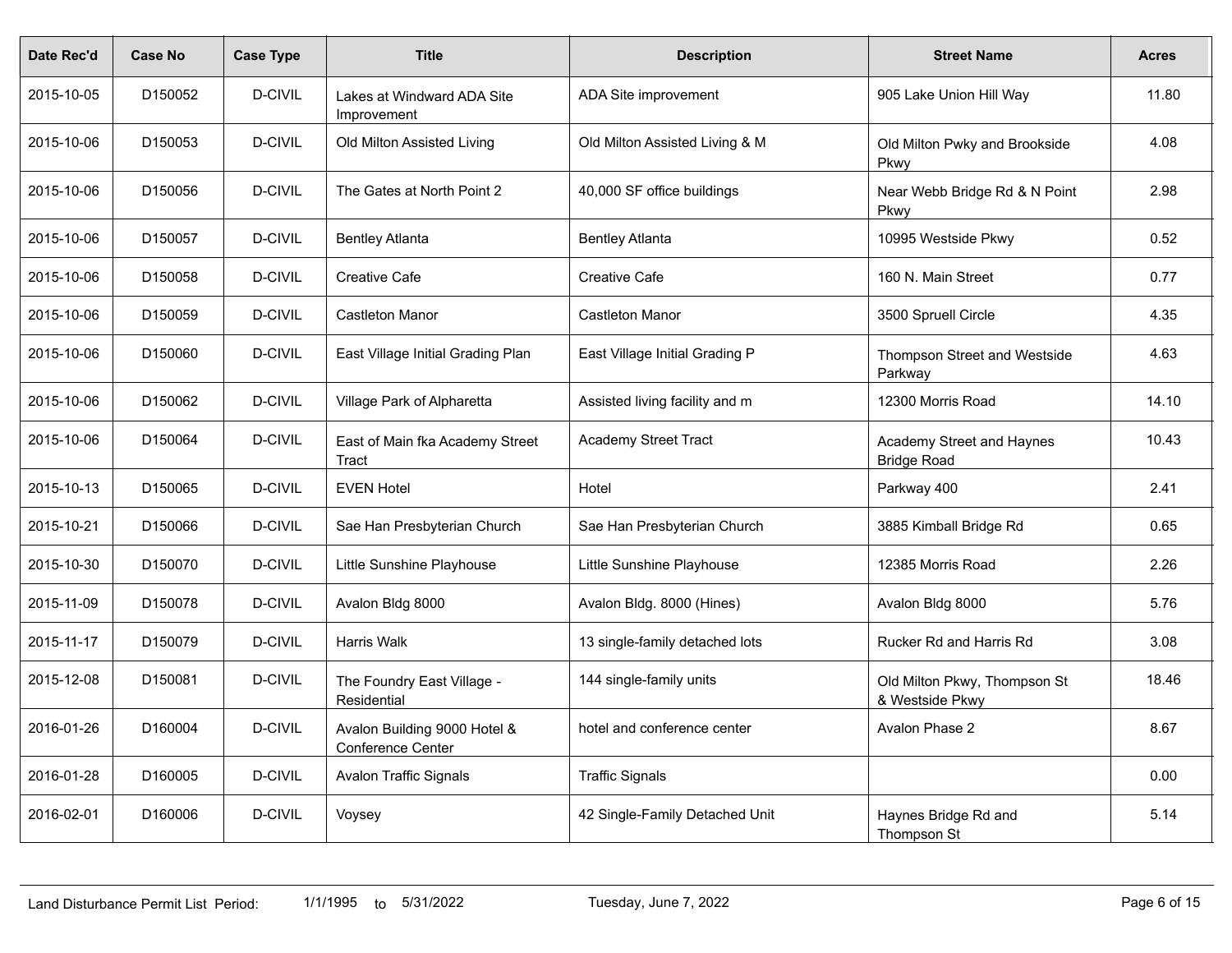| Date Rec'd | <b>Case No</b>      | <b>Case Type</b> | <b>Title</b>                                       | <b>Description</b>             | <b>Street Name</b>                               | <b>Acres</b> |
|------------|---------------------|------------------|----------------------------------------------------|--------------------------------|--------------------------------------------------|--------------|
| 2016-02-05 | D <sub>160008</sub> | D-CIVIL          | <b>Windward Park Commercial</b><br><b>District</b> | Windward Park (fka Windward Po | SW corner of Windward Pkwy &<br>North Point Pkwy | 18.90        |
| 2016-02-09 | D160009             | D-CIVIL          | Golf Club of Georgia Tee No. 6                     | Tee No. 6                      | Golf Club of Georgia                             | 0.90         |
| 2016-02-18 | D160011             | D-CIVIL          | Folia Old Milton                                   | 15 townhome units              | 3820 Old Milton Parkway                          | 1.75         |
| 2016-02-19 | D160012             | D-CIVIL          | <b>Costco Parking Expansion</b>                    | Costco parking lot expansion   | 2855 Jordan Court                                | 1.30         |
| 2016-02-24 | D160013             | D-CIVIL          | Avalon Outparcel Office Building                   | 40,000 professional office bld | 2700 Old Milton Parkway                          | 2.63         |
| 2016-02-24 | D160014             | D-CIVIL          | Hearthstone Phase 2                                | 33 single-family detached lots | <b>Bates Road</b>                                | 29.74        |
| 2016-03-16 | D160015             | D-CIVIL          | <b>Equifax Parking Improvements</b>                | Equifax office bldg parking im | 1505 Windward Concourse                          | 1.80         |
| 2016-03-16 | D160016             | D-CIVIL          | <b>City Center Mixed Use</b><br>Development        | mixed use                      | 2 Park Plaza                                     | 5.17         |
| 2016-03-23 | D160017             | D-CIVIL          | East Village Commercial                            | 42,850 SF commercial and offic | 259 Thompson Street                              | 18.50        |
| 2016-03-30 | D160018             | D-CIVIL          | Chick-fil-a Avalon                                 | 4901 restaurant with drive-thr | Avalon                                           | 1.46         |
| 2016-04-18 | D160019             | D-CIVIL          | Verizon Parking Expansion                          | parking lot expansion          | 5055 North Point Parkway                         | 4.19         |
| 2016-04-19 | D160020             | D-CIVIL          | Webb Bridge Rd Oak Hall<br>Companies               | Single-Family Subdivision      | 4240 WEBB BRIDGE ROAD                            | 30.22        |
| 2016-05-05 | D160021             | D-CIVIL          | Home 2 Suites                                      | 107 Room Extended Stay Hotel   | SE corner of Webb Bridge Rd &<br>Morris Rd       | 4.20         |
| 2016-05-10 | D160022             | D-CIVIL          | Aloft Alpharetta                                   | 120 Room Hotel                 | 7895 North Point Parkway                         | 3.20         |
| 2016-05-16 | D160023             | D-CIVIL          | Caravelle at Windward Park                         | 187 townhome units             | Northpoint Parkway                               | 19.10        |
| 2016-05-26 | D160024             | <b>D-CIVIL</b>   | <b>Foxhaven Subdivision</b>                        | 19 single-family detached home | 11999 Fox Road                                   | 9.76         |
| 2016-07-08 | D160026             | D-CIVIL          | <b>KDC Thompson</b>                                | residential condominium        | 51,61,71, & 83 Thompson Street                   | 2.39         |
| 2016-07-11 | D160027             | D-CIVIL          | Midwick - Thompson St                              | townhome development           | 122-204 Thompson Street                          | 5.86         |
| 2016-07-21 | D160028             | D-CIVIL          | Village Tavern Patio                               | Patio                          | 11555 Rainwater Drive                            | 0.07         |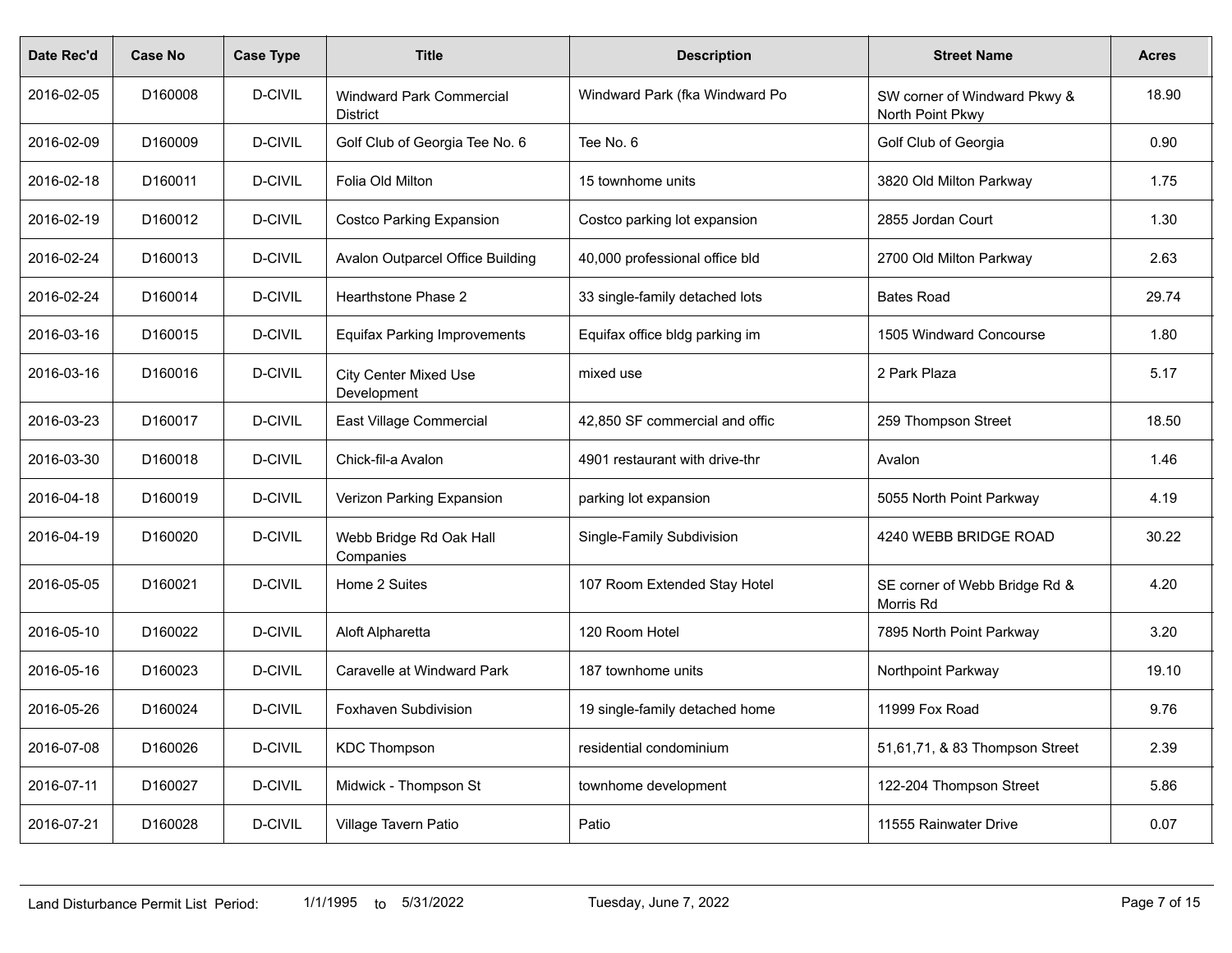| Date Rec'd | <b>Case No</b> | <b>Case Type</b> | <b>Title</b>                               | <b>Description</b>             | <b>Street Name</b>                                 | Acres |
|------------|----------------|------------------|--------------------------------------------|--------------------------------|----------------------------------------------------|-------|
| 2016-08-05 | D160030        | D-CIVIL          | <b>BSP Terraces</b>                        | Office                         | 3625 & 3655 Brookside Parkway                      | 0.24  |
| 2016-08-15 | D160031        | D-CIVIL          | Chelsea Walk - Old Milton<br>Parkway Tract | 30,000 sq ft office, 49 townho | 2405, 2425, 2445 Old Milton<br>Parkway             | 7.04  |
| 2016-08-15 | D160032        | D-CIVIL          | Edison Office Building Phase 1             | 116,000 sq ft of office        | 3 Edison Drive                                     | 23.47 |
| 2016-08-17 | D160033        | D-CIVIL          | TD Ameritrade at Avalon                    | 4,500 sq ft financial & undeve | 2845 Old Milton Parkway                            | 0.82  |
| 2016-08-29 | D160035        | D-CIVIL          | Westside Self Storage                      | self storage facility          | 10945 Westside Parkway                             | 14.66 |
| 2016-09-02 | D160036        | D-CIVIL          | Lehigh Homes                               | 9 SF detached lots, 1 existing | 130 Cumming Street                                 | 3.10  |
| 2016-09-29 | D160037        | D-CIVIL          | Liberty Hall                               | Office Building with retail    | 33 South Main Street                               | 0.31  |
| 2016-10-06 | D160039        | D-CIVIL          | Eastgate Phase 2                           | 15 home addition to Eastgate S | <b>Adler Court</b>                                 | 15.74 |
| 2016-10-21 | D160042        | D-CIVIL          | Westside Daycare                           | daycare facility               | 2945 Webb Bridge Road                              | 1.79  |
| 2016-10-25 | D160043        | D-CIVIL          | <b>Avalon Fitness Park</b>                 | <b>Public Park</b>             | Westside Parkway                                   | 1.84  |
| 2016-10-27 | D160044        | D-CIVIL          | Driving Range Golf Club of<br>Georgia      | <b>Driving Range</b>           | <b>Golf Club Drive</b>                             | 11.20 |
| 2016-11-03 | D160045        | <b>D-CIVIL</b>   | <b>Jackson Healthcare</b>                  | Corporate office park          | 2555 Northwinds Parkway                            | 12.40 |
| 2016-11-11 | D160046        | <b>D-CIVIL</b>   | Georgia State University<br>Alpharetta Lab | laboratory                     | 3775 Brookside Parkway                             | 16.70 |
| 2016-11-23 | D160047        | D-CIVIL          | Worley Monument Plan                       | parking addition               | 291 Main Street                                    | 0.20  |
| 2016-12-09 | D160055        | D-CIVIL          | 26 Old Roswell Street                      | for sewer connection           | 26 Old Roswell Street                              | 0.18  |
| 2016-12-15 | D160056        | D-CIVIL          | Triad Alpharetta Medical Center            | <b>Medical Office Building</b> | NW corner of Old Milton<br>Parkway and Morris Road | 5.20  |
| 2016-12-27 | D160059        | D-CIVIL          | Outback at North Point                     | Restaurant                     | 6400 North Point Parkway                           | 1.50  |
| 2017-01-25 | D170003        | D-CIVIL          | North Point Village Patio Addition         | patio addition                 | 7300 North Point Parkway                           | 0.03  |
| 2017-01-26 | D170004        | D-CIVIL          | Thornberry HOA Amenity Area                | Amenity Area update            | 725 Thornberry Lane                                | 0.20  |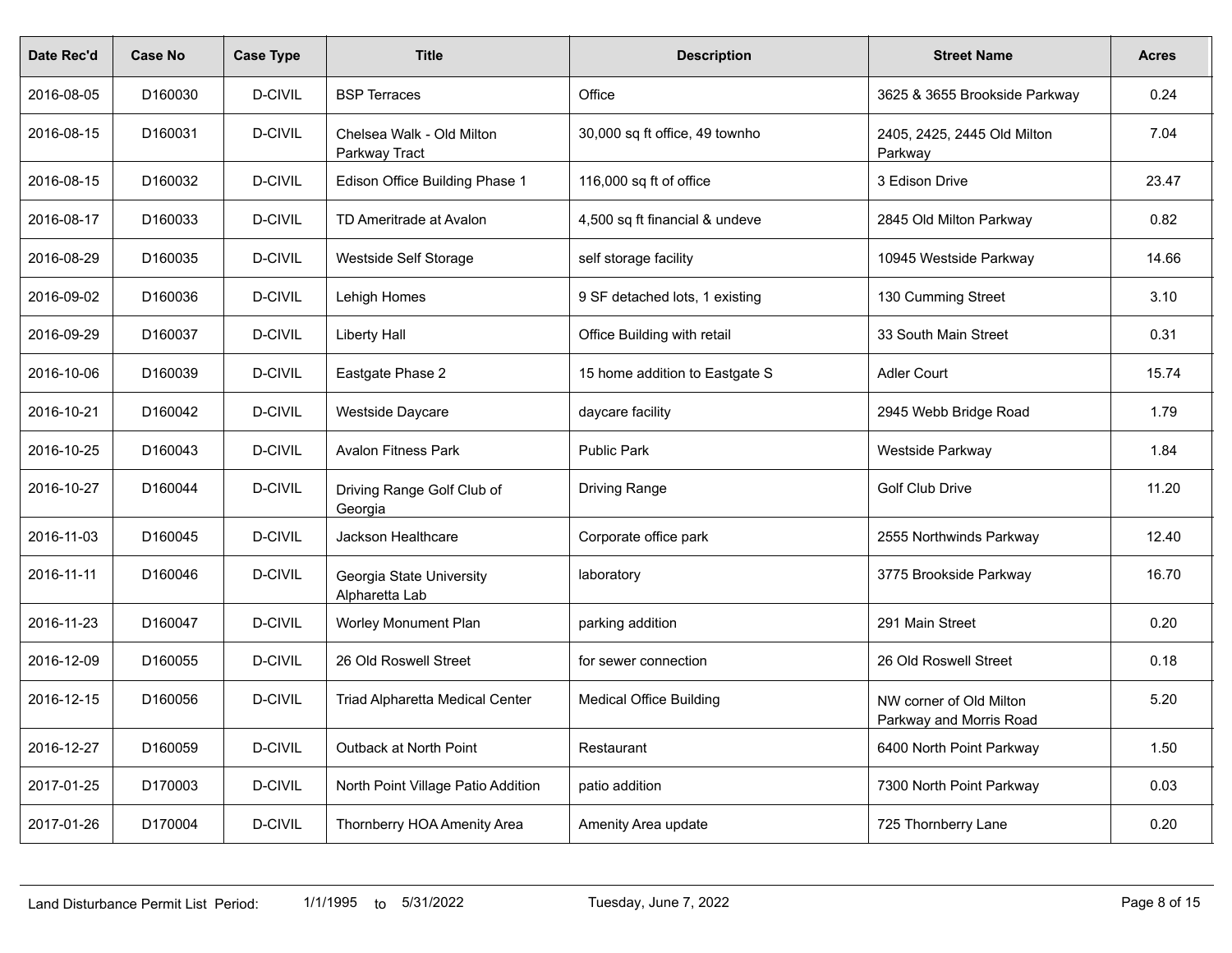| Date Rec'd | <b>Case No</b> | <b>Case Type</b> | <b>Title</b>                                                    | <b>Description</b>              | <b>Street Name</b>                    | <b>Acres</b> |
|------------|----------------|------------------|-----------------------------------------------------------------|---------------------------------|---------------------------------------|--------------|
| 2017-01-31 | D170005        | D-CIVIL          | Dave & Busters                                                  | Dave & Busters                  | 6500 North Point Parkway              | 0.35         |
| 2017-02-21 | D170012        | D-CIVIL          | Serenade Luma - Westside Pod<br>F.                              | Single-Family Subdivision       | Cousins Westside Pod F                | 19.87        |
| 2017-02-23 | D170013        | D-CIVIL          | Angela Krause Lincoln                                           | New Car Retail Dealership       | 1555 Mansell Road                     | 15.22        |
| 2017-03-02 | D170014        | D-CIVIL          | <b>Courtyard Marriott</b>                                       | <b>New Hotel</b>                | Amber Park Drive                      | 1.90         |
| 2017-03-24 | D170016        | D-CIVIL          | <b>Discount Tire</b>                                            | new 6,973 SF commercial retail  | Windward Parkway at GA 400            | 1.08         |
| 2017-04-03 | D170017        | D-CIVIL          | West Main                                                       | 23 townhome units               | 95 Canton Street                      | 2.40         |
| 2017-04-12 | D170018        | D-CIVIL          | North Point Center East                                         | redesign of landscaping/amenit  | North Point Center East               | 0.20         |
| 2017-05-03 | D170021        | D-CIVIL          | Sanctuary Park Lake View I & II<br><b>Outdoor Seating Areas</b> | Addition of outdoor plaza & si  | 1105 Lakewood Parkway                 | 0.30         |
| 2017-05-05 | D170022        | D-CIVIL          | Zyka                                                            | restaurant, no drive thru       | <b>Brookside Parkway</b>              | 2.35         |
| 2017-05-09 | D170023        | D-CIVIL          | Avalon Crossing Phase II                                        | New 6,000 sf retail center      | 2845 Old Milton Parkway               | 0.64         |
| 2017-06-16 | D170028        | D-CIVIL          | LexisNexis Parking Addition                                     | parking lot addition            | 1000 Alderman Drive                   | 2.40         |
| 2017-06-23 | D170029        | D-CIVIL          | Crabapple Montessori School<br>Addition                         | Addition                        | 12385 Crabapple Road                  | 0.68         |
| 2017-07-12 | D170031        | <b>D-CIVIL</b>   | AdvancED Phase II                                               | <b>Office Building Addition</b> | 9115 Westside Parkway                 | 1.14         |
| 2017-08-04 | D170037        | D-CIVIL          | <b>Sanctuary Park Amenity Bldg</b>                              | <b>Amenity Building</b>         | 1150 Sanctuary Parkway                | 2.30         |
| 2017-08-09 | D170040        | <b>D-CIVIL</b>   | <b>Notting Hill</b>                                             | 40,000 SF office building       | Old Milton Pkwy & Park St.            | 2.34         |
| 2017-08-18 | D170041        | <b>D-CIVIL</b>   | Foundry Amenity Area                                            | <b>Amenity Area</b>             | <b>Concord St and Park St</b>         | 0.41         |
| 2017-08-24 | D170043        | D-CIVIL          | <b>Milton Center</b>                                            | <b>Building Demo</b>            | 86 School Drive                       | 39.85        |
| 2017-09-15 | D170052        | D-CIVIL          | Northwinds Summit Roadway                                       | Roadway and Parking Lot Reconf  | Haynes Bridge & Northwinds<br>Parkway | 10.10        |
| 2017-09-25 | D170053        | D-CIVIL          | <b>Beach House Lofts</b>                                        | 6,480 SF office building        | 131 Roswell Street                    | 1.34         |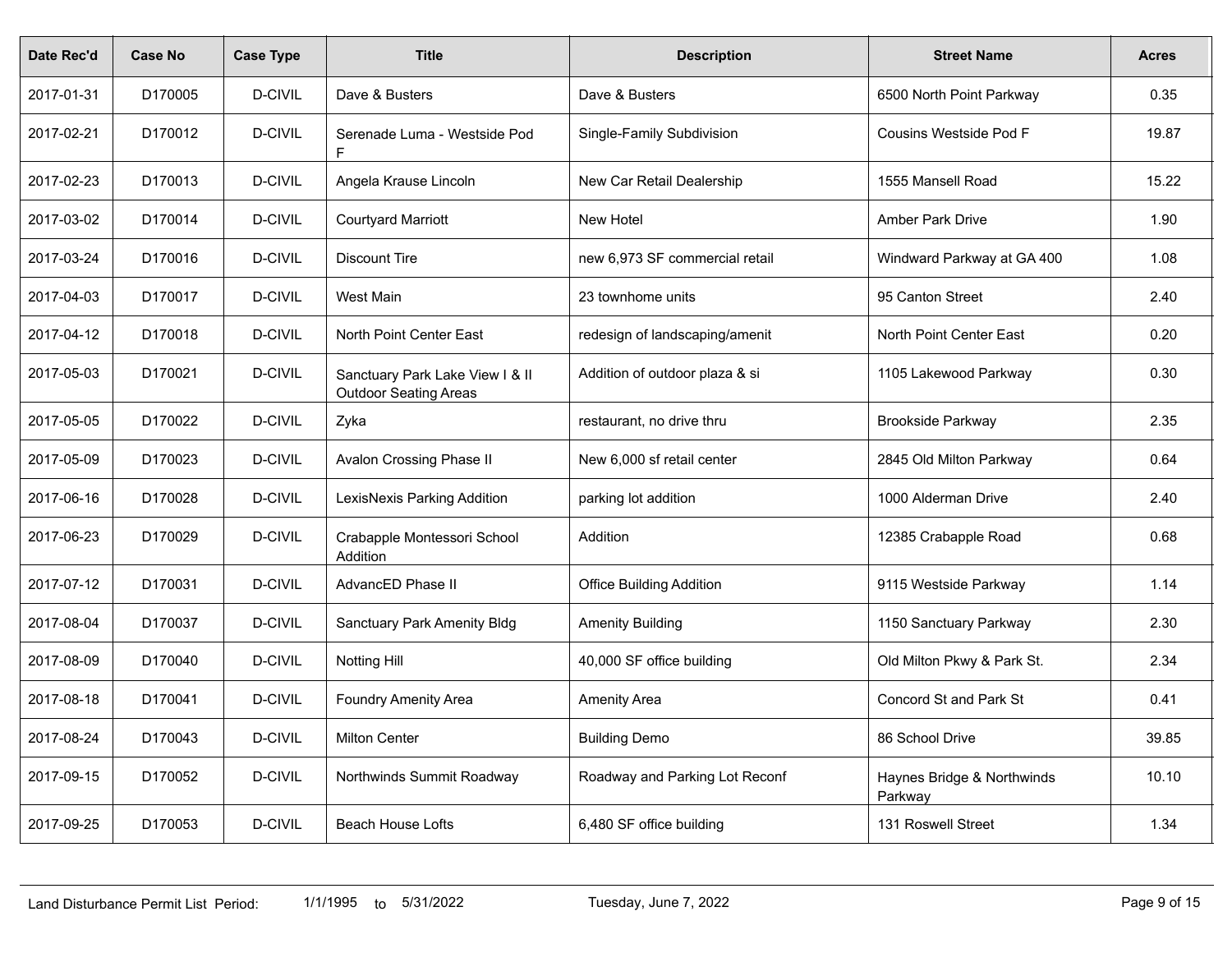| Date Rec'd | <b>Case No</b> | <b>Case Type</b> | <b>Title</b>                                 | <b>Description</b>             | <b>Street Name</b>                        | <b>Acres</b> |
|------------|----------------|------------------|----------------------------------------------|--------------------------------|-------------------------------------------|--------------|
| 2017-09-26 | D170054        | D-CIVIL          | Alpharetta First United Methodist<br>Church  | Addition and renovation        | 69 North Main Street                      | 1.80         |
| 2017-10-02 | D170055        | D-CIVIL          | Peak 10 ATL 4 SD                             | <b>Building expansion</b>      | Edison Drive & Windward<br>Parkway        | 12.15        |
| 2017-10-05 | D170056        | D-CIVIL          | Rowes                                        | Single-Family Subdivision      | <b>Tiffany Square</b>                     | 3.26         |
| 2017-10-18 | D170059        | D-CIVIL          | Verizon Wireless MSC SDN<br>Phase 4          | 19,841 SF building addition    | 10300 Old Alabama Road<br>Connector       | 3.36         |
| 2017-10-30 | D170060        | D-CIVIL          | LifeHope MOB 3333                            | 5,022 SF bldg addition         | 3333 Old Milton Parkway                   | 0.32         |
| 2017-11-06 | D170061        | D-CIVIL          | Preston Ridge Parking Addition               | parking addition for 8 spaces  | 3155 North Point Parkway                  | 0.10         |
| 2017-12-01 | D170062        | D-CIVIL          | North Maintenance Facility                   | Fulton School Maintenance 33,7 | 2025 Rock Mill Road                       | 10.34        |
| 2017-12-12 | D170064        | D-CIVIL          | Manning on the square                        | 58 single-family detached home | Cumming St.                               | 10.87        |
| 2017-12-26 | D170065        | D-CIVIL          | Chase Bank                                   | Parking lot alterations - ADA  | 10900 Haynes Bridge Road                  | 1.17         |
| 2018-01-10 | D180001        | D-CIVIL          | North Stem High School                       | LDP for new Stem High School   | 86 School Drive                           | 39.02        |
| 2018-01-29 | D180002        | D-CIVIL          | Avalon 10000 Building                        | 268,769 SF Office Bldg & 852 P | 1st Street/Old Milton Parkway             | 3.30         |
| 2018-02-12 | D180003        | D-CIVIL          | Village Senior Living-Wills                  | Senior Living                  | 1650 Highway 9                            | 7.10         |
| 2018-02-12 | D180004        | D-CIVIL          | Loyal Q and Brew Patio                       | 1,167 SF patio addition        | 3655 Old Milton Parkway                   | 1.49         |
| 2018-02-19 | D180005        | D-CIVIL          | Villa Magnolia                               | Single-Family Subdivision      | 377 South Main Street                     | 3.74         |
| 2018-02-19 | D180006        | D-CIVIL          | Equifax JV White #3 Parking Lot<br>Expansion | Parking Lot Expansion          | 1435 Windward Concourse                   | 6.70         |
| 2018-02-23 | D180007        | D-CIVIL          | East of Main Phase II                        | Single-Family Subdivision      | 252 Cricket Lane                          | 3.44         |
| 2018-03-02 | D180008        | D-CIVIL          | Mayfair at Webb Bridge                       | Daycare/Auditorium             | Webb Bridge & Morris Road                 | 12.76        |
| 2018-03-23 | D180010        | D-CIVIL          | Cotton House                                 | Foundation demo                | 21 Milton Avenue                          | 0.97         |
| 2018-04-03 | D180012        | D-CIVIL          | Windward Park Hotel-HILTON                   | 249 full service hotel         | Windward Parkway & North<br>Point Parkway | 4.90         |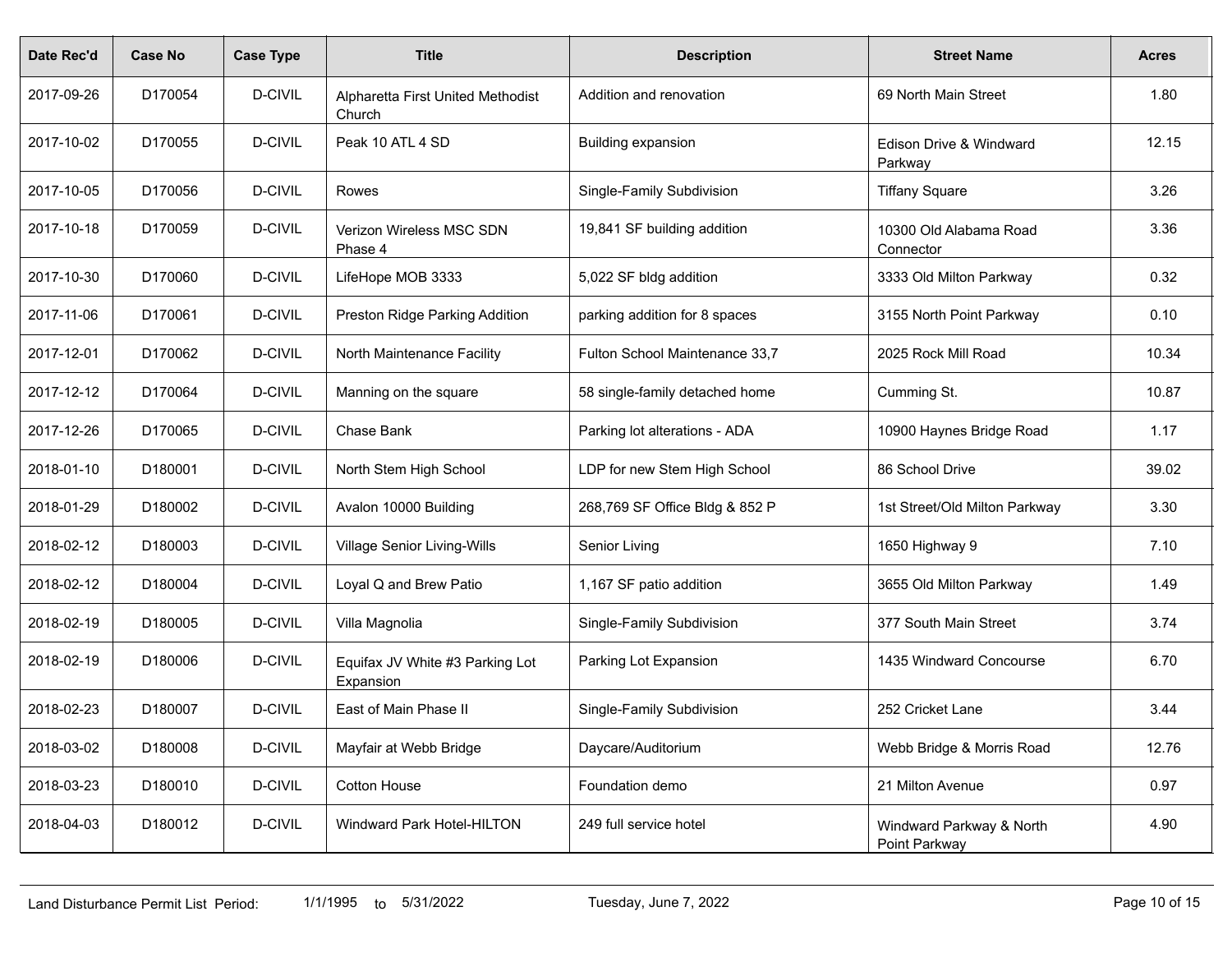| Date Rec'd | Case No | <b>Case Type</b> | <b>Title</b>                                   | <b>Description</b>             | <b>Street Name</b>            | <b>Acres</b> |
|------------|---------|------------------|------------------------------------------------|--------------------------------|-------------------------------|--------------|
| 2018-05-07 | D180015 | D-CIVIL          | KIMBALL PLAZA                                  | <b>Retail Center</b>           | Kimball Bridge & State Bridge | 1.15         |
| 2018-04-19 | D180016 | D-CIVIL          | Mayfair Market (AKA Maxwell)                   | <b>Retail and Restaurants</b>  | 13 South Main Street          | 5.80         |
| 2018-05-08 | D180017 | D-CIVIL          | Kings Ridge Christian School<br>West Classroom | <b>West Classroom Addition</b> | 2765 Bethany Bend             | 1.50         |
| 2018-05-18 | D180018 | D-CIVIL          | <b>Canton Street Townhomes</b>                 | 14 townhome units              | <b>Canton Street</b>          | 1.50         |
| 2018-05-21 | D180019 | D-CIVIL          | Maxwell                                        | Proposed homes, condos, townho | Devore Road & Michael Drive   | 7.42         |
| 2018-05-25 | D180020 | D-CIVIL          | <b>Taco Bell Restaurant</b>                    |                                | 106 South Main                | 0.55         |
| 2018-05-29 | D180022 | D-CIVIL          | Valvoline Instant Oil Change                   | New oil change service locatio | 11700 Cotton Creek Entry      | 1.19         |
| 2018-06-20 | D180023 | D-CIVIL          | Northwinds Summit - Building<br>3000           | Office                         | 3000 Summit Place             | 3.20         |
| 2018-07-06 | D180024 | D-CIVIL          | Artisan Westside Townhomes                     | Townhomes                      | 3055 Fanfare Way              | 21.87        |
| 2018-07-13 | D180025 | D-CIVIL          | <b>Pinemont Estates</b>                        | Subdivision                    | 12375 Douglas Road            | 2.98         |
| 2018-07-26 | D180027 | D-CIVIL          | <b>Baxley Subdivision</b>                      | Subdivision                    | Vaughan Drive                 | 4.40         |
| 2018-08-01 | D180028 | D-CIVIL          | Alcovy at Alpharetta                           | 10 Residential Lots            | 62 Thompson Street            | 1.23         |
| 2018-08-14 | D180029 | D-CIVIL          | <b>Gwinnett Tech Overflow Lot</b>              | Overflow Lot                   | 2875 Old Milton Parkway       | 3.20         |
| 2018-08-20 | D180030 | D-CIVIL          | Edison Phase II                                | <b>Office Building</b>         | <b>Edison Drive</b>           | 10.35        |
| 2018-08-20 | D180031 | D-CIVIL          | <b>Edison Parking Deck</b>                     | Parking Deck                   | 5 Edison Drive                | 0.69         |
| 2018-08-21 | D180032 | D-CIVIL          | Kings Ridge Soccer Field                       | Soccer Field                   | 13695 Cogburn Road            | 4.17         |
| 2018-09-20 | D180036 | D-CIVIL          | Life Hope MOB 3333 Parking<br>Deck             | Parking Deck                   | 3333 Old Milton Parkway       | 3.19         |
| 2018-10-10 | D180040 | D-CIVIL          | 4200 North Point Parkway<br>Pavilion           | Pavilion                       | 4200 North Point Parkway      | 0.22         |
| 2018-10-18 | D180042 | D-CIVIL          | Ashbury-- Old Roswell Road<br>Townhomes        | Townhomes                      | 1200 Lowe Lane                | 12.82        |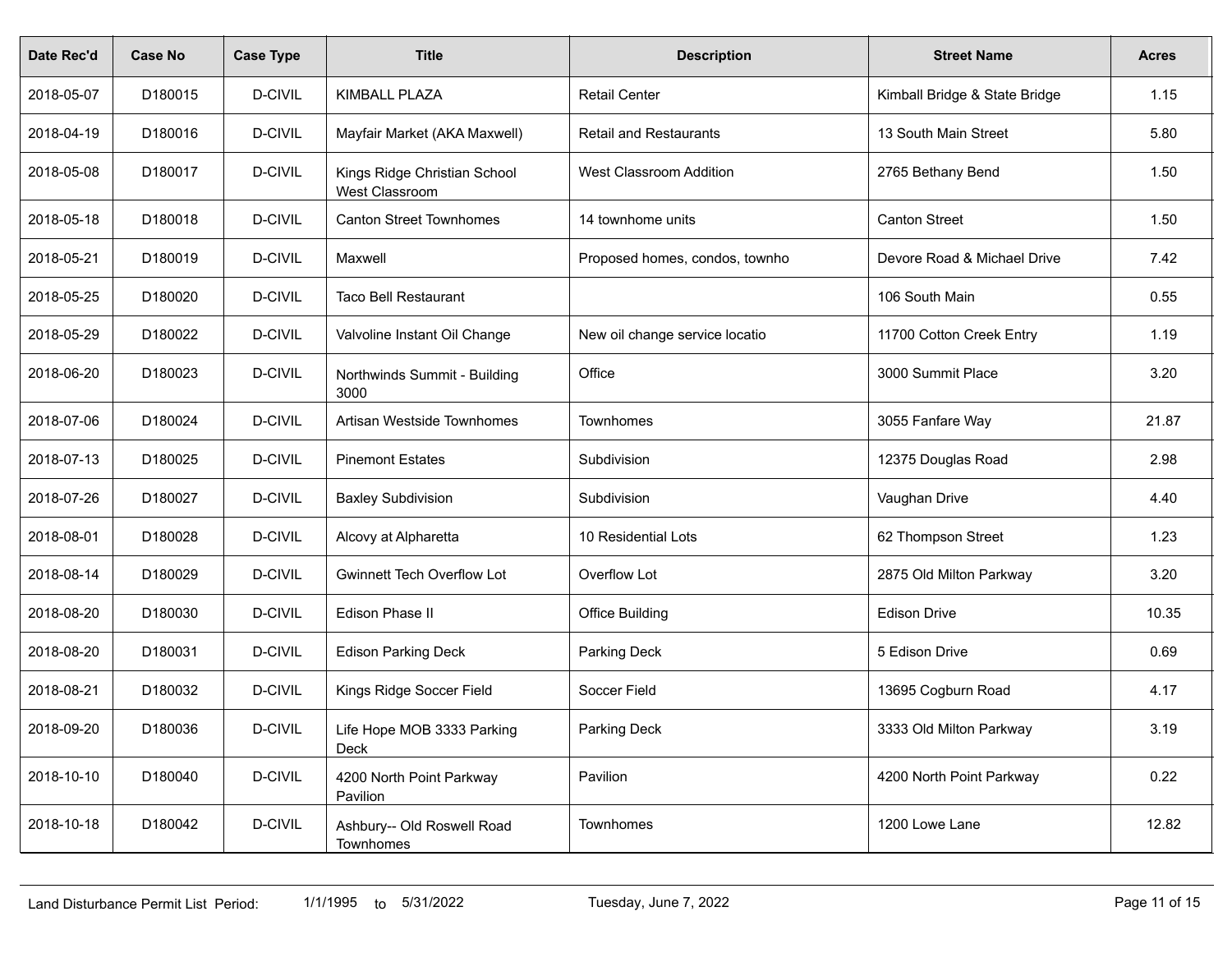| Date Rec'd | <b>Case No</b> | <b>Case Type</b> | <b>Title</b>                                          | <b>Description</b>               | <b>Street Name</b>                         | <b>Acres</b> |
|------------|----------------|------------------|-------------------------------------------------------|----------------------------------|--------------------------------------------|--------------|
| 2018-11-06 | D180044        | D-CIVIL          | Greenstone Kimball Bridge Office<br>aka Kimball Place | Office                           | Kimball Bridge Road                        | 4.47         |
| 2018-11-12 | D180046        | <b>D-CIVIL</b>   | <b>Alpharetta Provisions</b>                          | Mixed use commercial building    | <b>Old Roswell Street</b>                  | 0.66         |
| 2018-11-29 | D180047        | D-CIVIL          | Starbucks Coffee - Windward                           | Transform old Bank to Starbuck   | 6197 Windward Parkway                      | 1.15         |
| 2019-01-03 | D190002        | <b>D-CIVIL</b>   | Twin Oaks Retail Building                             | Retail Bldg Parcel 12-3110-901   | Old Milton Pkwy/North Point<br><b>Pkwy</b> | 0.97         |
| 2019-02-25 | D190005        | D-CIVIL          | Atley AKA Haynes Bridge Road<br>Tract                 | <b>Townhomes and Condos</b>      | Haynes Bridge & Devore                     | 15.03        |
| 2019-03-12 | D190009        | D-CIVIL          | Jackson Healthcare Daycare                            | Playgrnd eqpmnt, strge bldg, cov | 2555 Northwinds Parkway                    | 0.30         |
| 2019-04-03 | D190011        | D-CIVIL          | Village Park Alpharetta Senior<br>Living Phase II     | Senior Living Phase II           | 12300 Morris Road                          | 2.88         |
| 2019-05-09 | D190012        | D-CIVIL          | Arthritis & Rheumatology Center<br>PC                 | New Office Building              | 11731 Pointe Place                         | 1.10         |
| 2019-05-13 | D190013        | D-CIVIL          | Fulton Science Academy Phase<br>Ш.                    | New building addition - school   | 3035 Fanfare Way                           | 2.90         |
| 2019-05-15 | D190016        | D-CIVIL          | <b>Sanctuary Park Sidewalk</b><br>Improvements        | Sidewalk Improvements            | 1150 Sanctuary Parkway                     | 0.30         |
| 2019-06-11 | D190018        | D-CIVIL          | LAZ Boy Furniture                                     | 1 Story retail building          | 5970 North Point Parkway                   | 1.49         |
| 2019-07-24 | D190021        | D-CIVIL          | Webb Bridge Crossing                                  | Amenity upgrades                 | 5000 Webb Bridge Ct                        | 16.47        |
| 2019-07-29 | D190022        | D-CIVIL          | 342 North Main Street                                 | Rework of prking and drv due t   | 342 North Main Street                      | 0.91         |
| 2019-08-27 | D190026        | D-CIVIL          | <b>Windward Park</b>                                  | Pathways, pavilion, open space   | 6435 Windward Parkway                      | 0.86         |
| 2019-08-27 | D190027        | D-CIVIL          | <b>Cotton House Foundation</b><br>Demolition          | <b>Foundation Demolition</b>     | 21 Milton Avenue                           | 0.97         |
| 2019-09-04 | D190028        | D-CIVIL          | LDP2019-025: QuikTrip 800                             | New QT                           | 4975 Windward Parkway                      | 1.38         |
| 2019-09-04 | D190029        | <b>D-CIVIL</b>   | 2465 Old Milton Parkway                               | demolition of residential stru   | 2465 Old Milton Parkway                    | 1.81         |
| 2019-09-09 | D190031        | D-CIVIL          | Ecco Park                                             | <b>Residential Development</b>   | 1275 North Point Drive                     | 9.18         |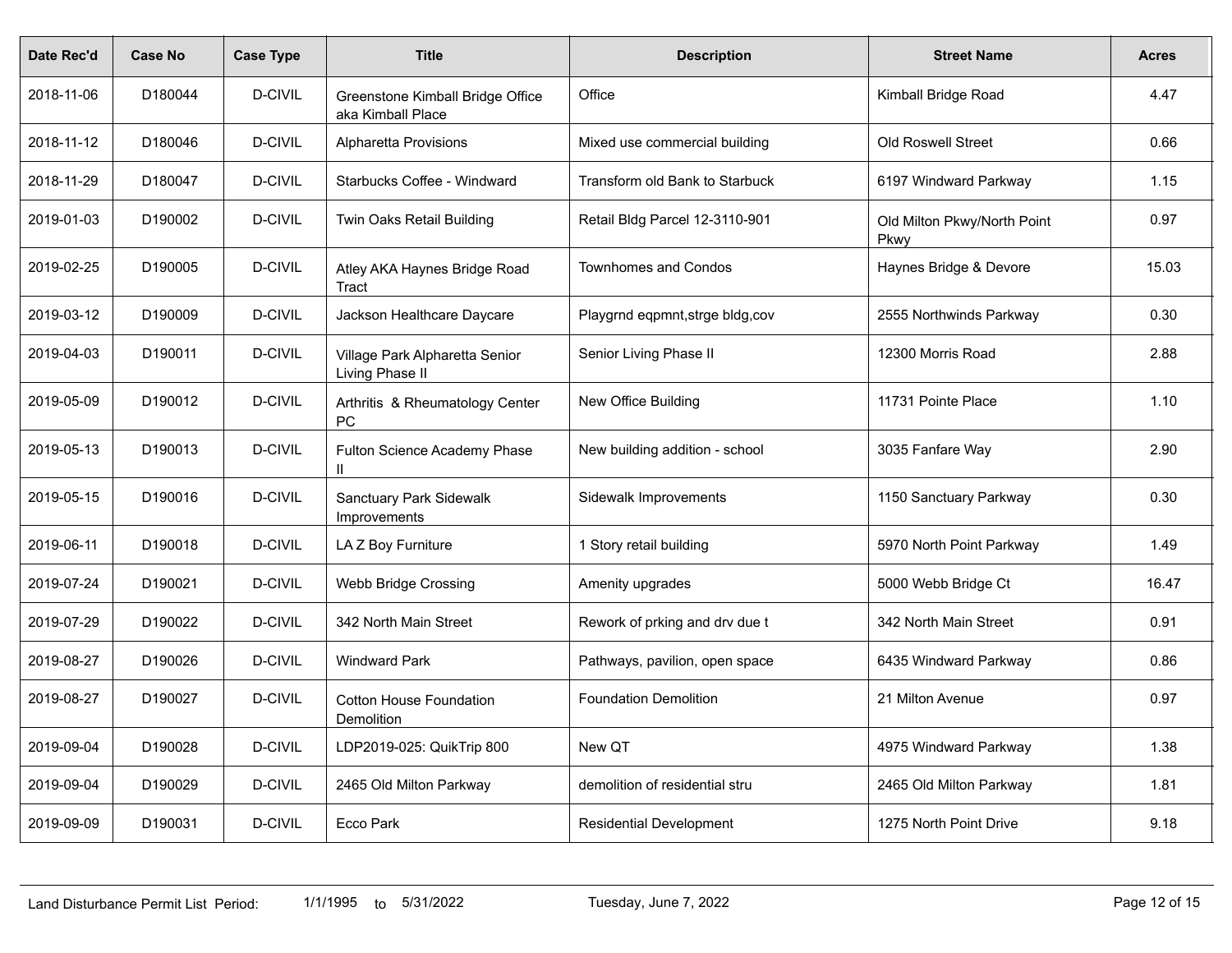| Date Rec'd | <b>Case No</b> | <b>Case Type</b> | <b>Title</b>                             | <b>Description</b>                 | <b>Street Name</b>        | <b>Acres</b> |
|------------|----------------|------------------|------------------------------------------|------------------------------------|---------------------------|--------------|
| 2019-09-10 | D190032        | D-CIVIL          | 2485 Old Milton Parkway                  | demolition of residential stru     | 2485 Old Milton Parkway   | 1.81         |
| 2019-09-12 | D190033        | D-CIVIL          | North Point II                           | Retail and restaurant              | 10800 Haynes Bridge Rd    | 3.82         |
| 2019-09-27 | D190036        | D-CIVIL          | LexisNexis Parking Lot<br>Renovation     | Parking Lot Renovation             | <b>Alderman Drive</b>     | 0.30         |
| 2019-10-01 | D190041        | D-CIVIL          | North Fulton Compounding<br>Pharmacy     | Pharmacy                           | 305 South Main Street     | 0.88         |
| 2019-10-02 | D190042        | D-CIVIL          | Northwinds Summit Multi-Family           | Multi-Family-Retail-Restaurant     | 4000-6000 Summit Place    | 3.60         |
| 2019-10-22 | D190044        | D-CIVIL          | <b>Avalon Slope Remediation</b>          | Slope Remediation                  | 9000 Avalon Boulevard     | 8.20         |
| 2019-10-24 | D190045        | D-CIVIL          | Crossfit                                 | <b>Crossfit Fitness Excercise</b>  | 3365 North Point Parkway  | 0.88         |
| 2019-11-07 | D190047        | D-CIVIL          | Starbucks Alpharetta                     | Drive-thru restaurant              | 6197 Windward Pkwy        | 1.03         |
| 2019-11-11 | D190048        | D-CIVIL          | <b>Big Creek Pedestrian Bridge</b>       | Pedestrian Bridge                  | <b>Big Creek Greenway</b> | 0.03         |
| 2019-12-02 | D190049        | D-CIVIL          | Village PArk - Temp Parking Lot          | Temporary Parking Lot              | 3250 Webb Bridge Road     | 5.10         |
| 2019-12-03 | D190050        | D-CIVIL          | Pajunk                                   | Office                             | 4575 Marconi Drive        | 3.70         |
| 2020-01-08 | D200003        | D-CIVIL          | Preston Ridge Commons Phase              | Office                             | 3355 North Point Parkway  | 6.34         |
| 2020-01-15 | D200004        | D-CIVIL          | Chick-fil-a                              | New Restaurant                     | 2720 Old Milton Pkwy      | 1.80         |
| 2020-01-22 | D200006        | D-CIVIL          | Sae Han Parking Expansion                | Parking lot expansion              | Kimball Bridge Road       | 1.09         |
| 2020-02-10 | D200007        | D-CIVIL          | <b>Wills Park Pavilion</b>               | Pavilion                           | 11925 Wills Road          | 0.14         |
| 2020-02-28 | D200009        | D-CIVIL          | Northwinds Detention Pond<br>Maintenance | Stormwater Pond Maintenance On     | 2550 Northwinds Parkway   | 1.50         |
| 2020-04-09 | D200010        | D-CIVIL          | LexisNexis Front Entrance                | <b>Front Entrance Modification</b> | <b>Alderman Drive</b>     | 0.06         |
| 2020-04-10 | D200011        | D-CIVIL          | 900 North Point Parkway<br>Courtyard     | Courtyard renovation               | 900 North Point Parkway   | 0.93         |
| 2020-04-10 | D200012        | D-CIVIL          | <b>Maxwell Amenity</b>                   | Amenity Area                       | 0 Devore Rd               | 0.37         |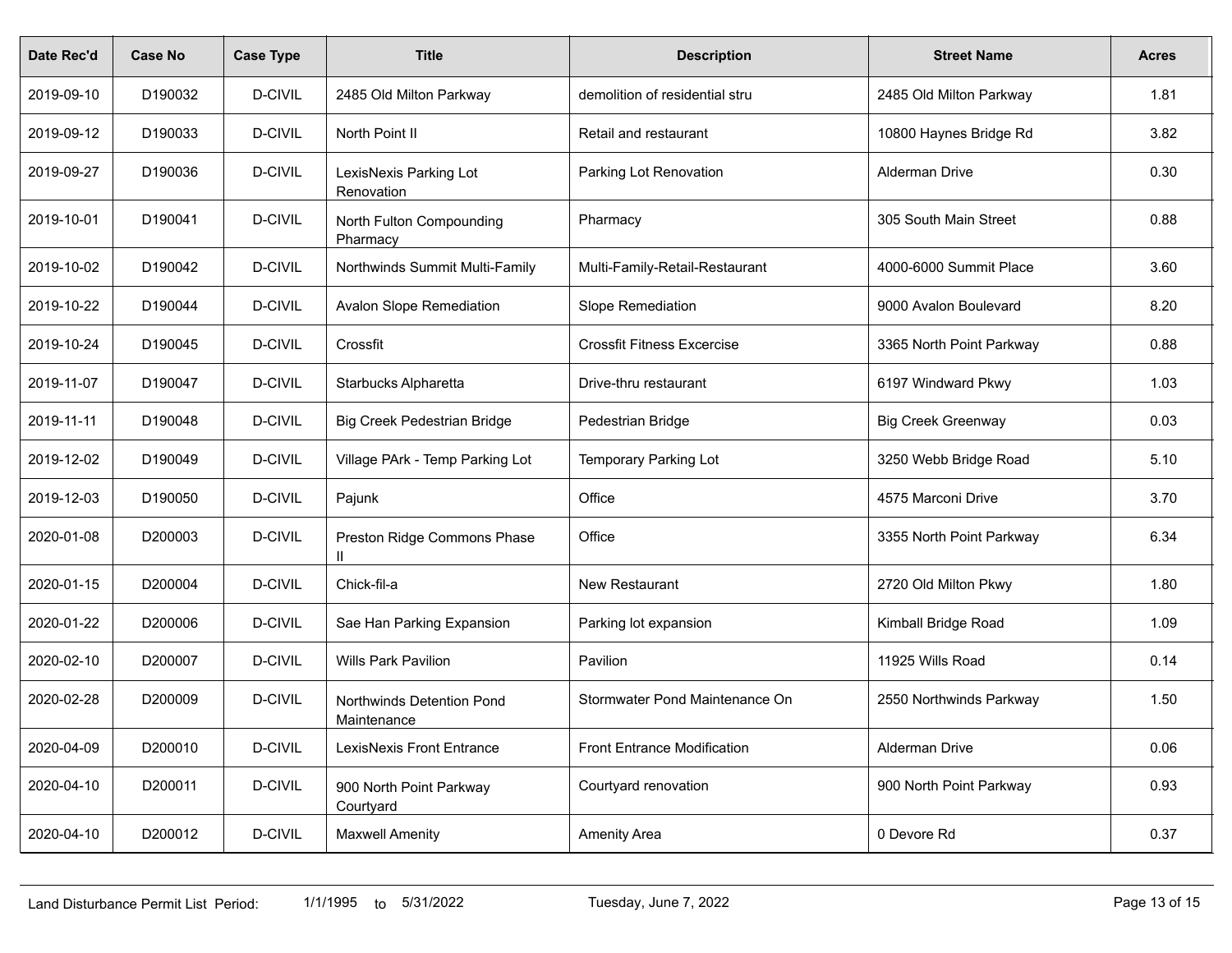| Date Rec'd | <b>Case No</b> | <b>Case Type</b> | <b>Title</b>                                              | <b>Description</b>          | <b>Street Name</b>                                                 | <b>Acres</b> |
|------------|----------------|------------------|-----------------------------------------------------------|-----------------------------|--------------------------------------------------------------------|--------------|
| 2020-04-10 | D200013        | D-CIVIL          | <b>Atley Amenity Area</b>                                 | Amenity Area                | 11725 Haynes Bridge Rd                                             | 0.37         |
| 2020-04-10 | D200014        | D-CIVIL          | Mid Broadwell Park                                        | Restroom                    | 1480 Mid Broadwell Road                                            | 4.14         |
| 2020-04-10 | D200015        | D-CIVIL          | 360 Tech Village BTS Office<br><b>Building</b>            | <b>Office Building</b>      | SW of Intersection of Haynes<br><b>Bridge and Lakeview Parkway</b> | 10.80        |
| 2020-04-22 | D200016        | D-CIVIL          | <b>Shirley Estates Windward Park</b>                      | Joint Park Project          | 12080 Shirley Bridge Road                                          |              |
| 2020-06-14 | D200017        | D-CIVIL          | <b>Artisan Townhomes Amenity</b><br>Area                  | Amenity Area                | 3055 Fanfare Way                                                   | 0.51         |
| 2020-06-30 | D200020        | D-CIVIL          | Old Milton Pkwy and South Main<br><b>Street</b>           | Moving existing parking lot | 178 South Main Street                                              | 0.05         |
| 2020-07-01 | D200021        | D-CIVIL          | Fetch Alpharetta                                          | Park and Restaurant         | 11440 Maxwell Road                                                 | 2.40         |
| 2020-07-07 | D200022        | D-CIVIL          | Manning on the square 40<br><b>Cumming St-Civic Space</b> | Civic Space                 | <b>Cumming Street at Manning</b><br><b>Drive</b>                   | 0.95         |
| 2020-07-09 | D200023        | D-CIVIL          | Bank of America ATM Relocation                            | <b>ATM Relocation</b>       | South Main Street at Devore<br>Road                                | 1.17         |
| 2020-07-09 | D200024        | D-CIVIL          | <b>Evans Headquarters</b>                                 | <b>Office Building</b>      | Northwinds Pkwy, Alpharetta,<br>GA 30009, USA                      | 3.50         |
| 2020-07-14 | D200025        | D-CIVIL          | Ashbury-- Amenity Area                                    | Amenity Area                | 1200 LOWE LANE                                                     | 0.41         |
| 2020-07-24 | D200027        | D-CIVIL          | <b>Dunkin Donuts</b>                                      | Restaurant                  | 700 North Main Street                                              | 0.33         |
| 2020-07-24 | D200028        | D-CIVIL          | <b>Fairway Social</b>                                     | Building expansion          | 210 South Main Street                                              | 0.36         |
| 2020-07-31 | D200029        | D-CIVIL          | Jennifer Oaks Amenity                                     | Amenity upgrade             | Jennifer Oaks Drive                                                | 0.76         |
| 2020-09-09 | D200031        | D-CIVIL          | Waters Road Pedestrian Bridge                             | Pedestrian Bridge           | Waters Road at Shiraz Lane                                         | 0.05         |
| 2020-09-28 | D200032        | D-CIVIL          | Fairfield Inn                                             | Hotel                       | 3225 Webb Bridge Rd                                                | 6.52         |
| 2020-09-30 | D200033        | D-CIVIL          | <b>Thompson Street Tract</b>                              | Single Family Homes         | 185 Thompson Street                                                | 3.27         |
| 2020-10-05 | D200035        | D-CIVIL          | 100 North Main Street                                     | Mixed Use                   | 100 North Main Street                                              | 0.73         |
| 2020-10-14 | D200036        | D-CIVIL          | Wills Park Maintenance Facility                           | Maintenance Facility        | Wills Road & Old Milton<br>Parkway                                 | 1.31         |